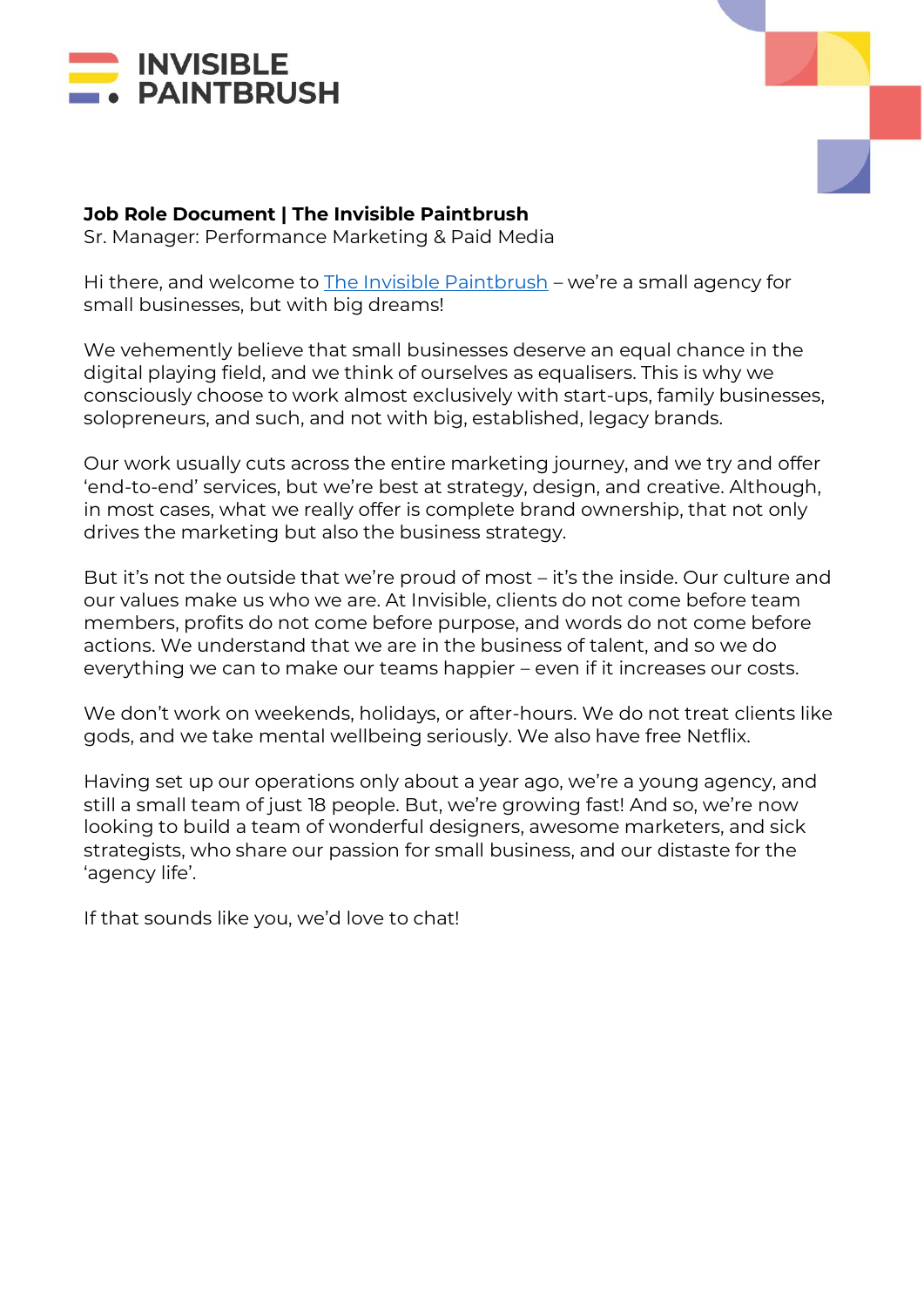



### **Designation:**

Sr. Manager – Performance Marketing & Paid Media

### **Experience:**

2 years or more of agency/marketing experience

**CTC**: 6 to 7 lacs per annum (based on skill and experience)

**Reporting Manager:** Lead – Social Media & Brand Strategy and/or CEO

### **Location:**

Bangalore, India or Work From Home

### **One-Line Job Description:**

Create, execute, and manage performance marketing and paid media campaigns

### **Key Responsibilities:**

- End to end management of performance marketing/paid media strategies for brands, including the core strategy, audience targeting, platform strategy, budgeting, campaign development, funnel management.

- Liaise directly with clients/brands to present paid media strategies, identify and execute feedback, and define the way forward

- Track and analyse campaign performance, and share performance reports with the client

- Identify, track, and report on key performance metrics to maintain the overall health of the account and to achieve brand objectives

- Support and guide junior managers and the overall paid media team with the aim of improving internal processes and efficiency of the agency as a whole

### **Key Skills:**

Performance Marketing, Ads Management, Analytics, Team Management (Facebook, Instagram, LinkedIn, and Search)